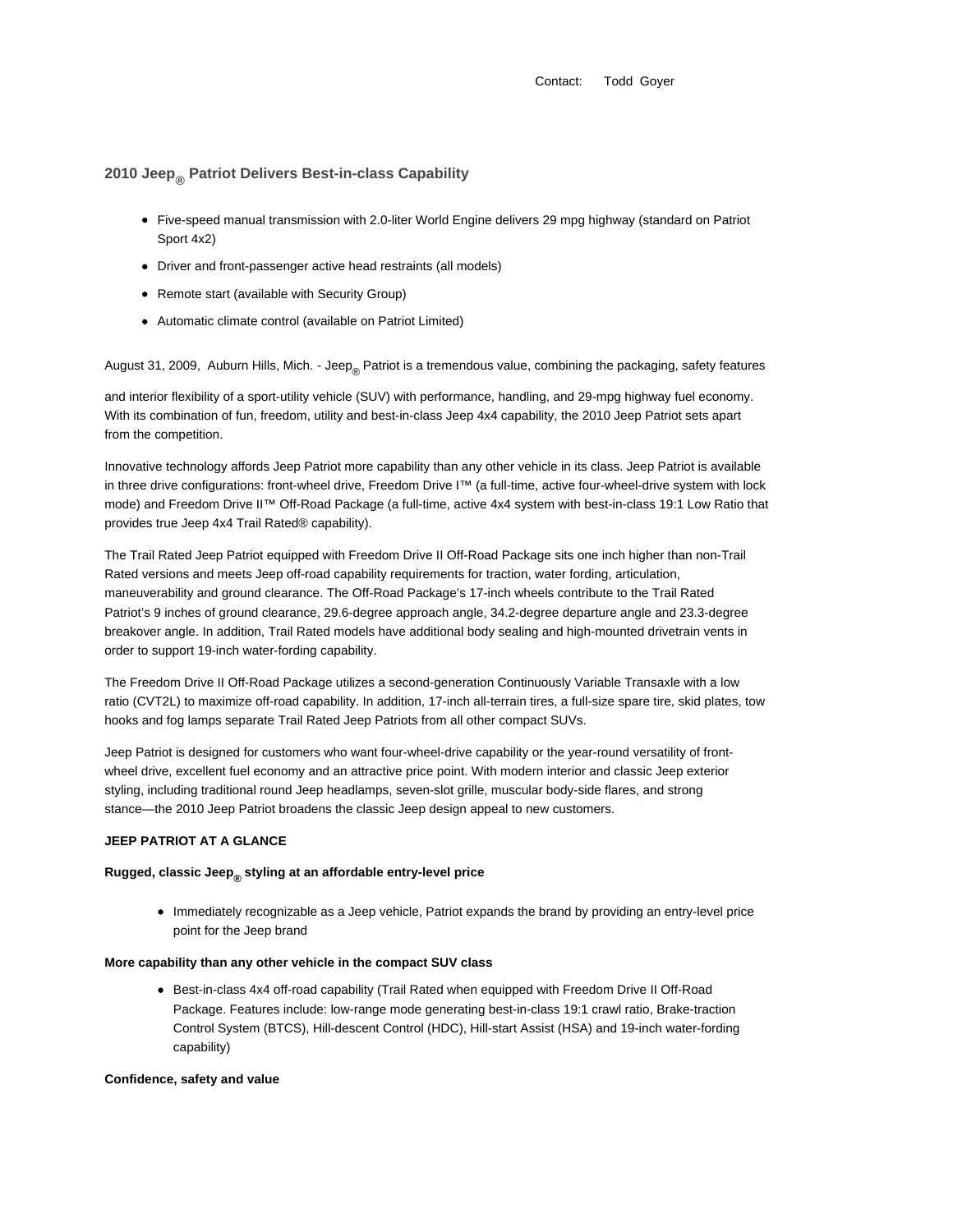Excellent 29-mpg highway fuel economy, along with standard Electronic Stability Control (ESC), Braketraction Control System (BTCS), ABS, side-curtain air bags, Electronic-roll Mitigation (ERM) and Brake Assist

### **Innovative interior**

- Flexible 60/40 split, fold-flat rear seats with available recline feature
- Available front-passenger seat that folds forward to create a table-like surface for versatility
- Available 115-volt power outlet in the center console that can power small electronics
- Dual-purpose, self-recharging LED removable interior cargo lamp mounted in the headliner above the cargo area can snap out of the bezel to serve as a flashlight
- Available Uconnect™ Multimedia with touch-screen and 30-gigabyte hard drive stores up to 6,700 songs, displays photos and plays DVD movies (when the vehicle is in Park)
- Available Uconnect Navigation combines Uconnect Phone and Uconnect Multimedia with navigation and real-time traffic. The system includes an integrated voice-recognition system and touch-screen for easy operation
- Available Sun and Sound Group with a sun roof, SIRIUS Satellite Radio (Sport "E" only), a leatherwrapped steering wheel with audio controls, nine Boston Acoustics speakers including subwoofer and two articulating speakers packaged in the liftgate. When the liftgate is open, speakers can swing down from the trim panel to face rearward for tailgating and other activities
- Removable, carpeted load floor
- Available stain repel seat fabric
- Auxiliary audio input jack on standard radio for MP3 connectivity
- Available heated cloth or leather seats
- Illuminated LED cup holders

# **PRODUCT CHRONOLOGY**

## **2009 Model Year**

- Light Sandstone Metallic Clear Coat replaced Light Khaki Clear Coat
- Deep Water Blue Pearl Coat replaced Steel Blue Metallic Clear Coat
- Mold-in-color liftgate appliqué added on all models
- New instrument panel, door trim panel and center console
- Soft touch door armrest and center console with split lid for added storage space
- Chromed accents on HVAC vents and shift bezel Sport model
- Chromed accents on HVAC vents, shift bezel, instrument panel, door spears and cluster rings Limited model
- Removable carpeted load floor replaces vinyl load floor
- Uconnect Multimedia (which includes the following features for music, audio, movie and personalized picture display):
	- 30-gigabyte hard drive for ripping as many as 6,700 songs from CD or USB memory devices in compressed format (MP3, AAC or WMA file formats)
	- JPEG photos may be loaded on to the hard drive, allowing the customer to personalize the home screen
	- Movies may be displayed on the screen for entertaining passengers when the vehicle is in Park
- Uconnect Navigation combines the features of Uconnect Phone and Uconnect Multimedia with navigation and real-time traffic. The system includes an integrated voice recognition system and touch screen for easy operation
- iPod® Control added with Uconnect Multimedia
- Large front and rear floor mats are standard on Sport "E" and Limited models
- Improved engine compartment and floor silencers plus revised exhaust tuning (includes larger resonator on FWD and addition of resonator on 4WD)
- Revised suspension tuning for a more comfortable, smoother ride
- Jeep Patriot Sport "D," "E" and Limited: